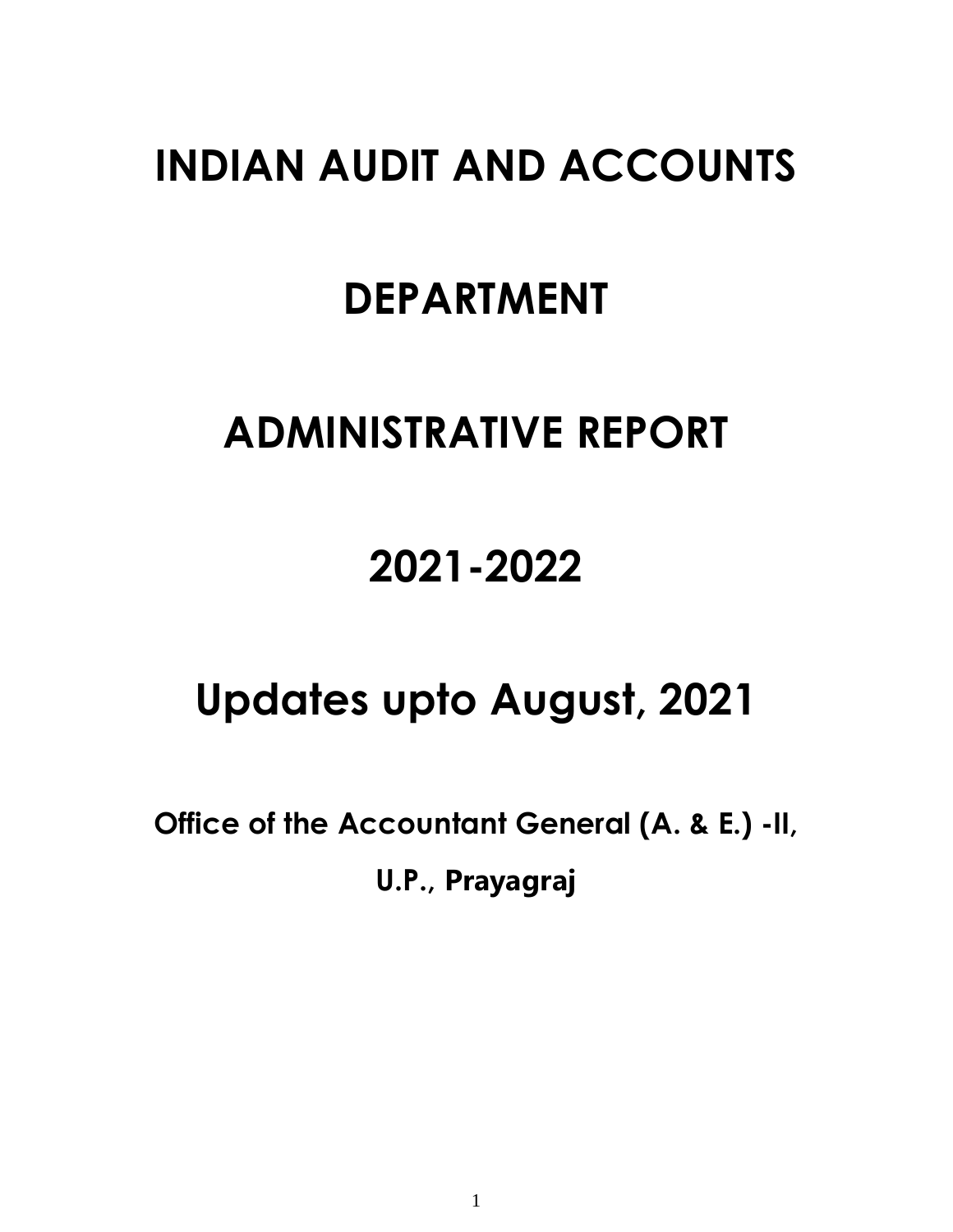# **Monthly Administrative Report (Admn. Wing)**

## **Budget**: **2021-2022**

| <b>Heads</b>           | <b>Budget</b><br>(In thousands of<br>Rupees) | Expenditure up to 08/<br>2021<br>(In thousands of<br>Rupees) |
|------------------------|----------------------------------------------|--------------------------------------------------------------|
| Salaries, Wages & OTA  | 437704.77                                    | 234641.61                                                    |
| <b>Travel Expenses</b> | 1960.00                                      | 128.89                                                       |
| Rents, Rates & Taxes   |                                              |                                                              |
| Office Expenses        | 7101.00                                      | 2833.10                                                      |

## **Retirements:**

The details of employees who bade farewell to this office till 31st

August 2021: -

| SI. | <b>Name &amp; Designation</b>       | P.No.  | <b>Date of Retirement/Death</b> |
|-----|-------------------------------------|--------|---------------------------------|
| No  | Smt/Sri                             |        |                                 |
| 1.  | Ashok Kumar, M.T.S.                 | G/3324 | 30/04/2021                      |
| 2.  | Ram Chandra, M.T.S.                 | G/3686 | 06/04/2021 (Death)              |
| 3.  | Pradeep Kr. Srivastava, A.A.O.      | B/2360 | 18/04/2021 (Death)              |
| 4.  | Pankaj Gupta, Sr. Acctt.            | D/2686 | 21/04/2021 (Death)              |
| 5.  | Manoj Kr. Saxena, Sr. Acctt.        | D/2012 | 26/04/2021 (Death)              |
| 6.  | Surendra Kumar, Sr. Acctt.          | D/3257 | 31/05/2021                      |
| 7.  | Harish Chandra, Acctt.              | E/3374 | 31/05/2021                      |
| 8.  | Ajit Kumar, Sup.                    | C/628  | 30/06/2021                      |
| 9.  | Munna Lal, Sr. Acctt.               | D/3517 | 30/06/2021                      |
| 10. | Raja Ram, Sr. Acctt.                | D/2456 | 30/06/2021                      |
| 11. | Ramesh Kr. Lalchandani, Asstt.      | M/1964 | 30/06/2021                      |
|     | Sup.                                |        |                                 |
| 12. | C.P. Singh, Sr. A.O.                | A/1426 | 31/07/2021                      |
| 13. | Dilip Kumar, Sup.                   | C/1438 | 31/07/2021                      |
| 14. | Shailendra Kr. Trivedi, Asstt. Sup. | M/1911 | 31/07/2021                      |
| 15. | Ramesh Chandra, Asstt. Sup.         | M/2205 | 31/08/2021                      |
| 16. | Arjun Prasad, Asstt. Sup.           | M/1496 | 31/08/2021                      |
| 17. | Ram Gopal Shukla, Sr. Acctt.        | D/3323 | 31/08/2021                      |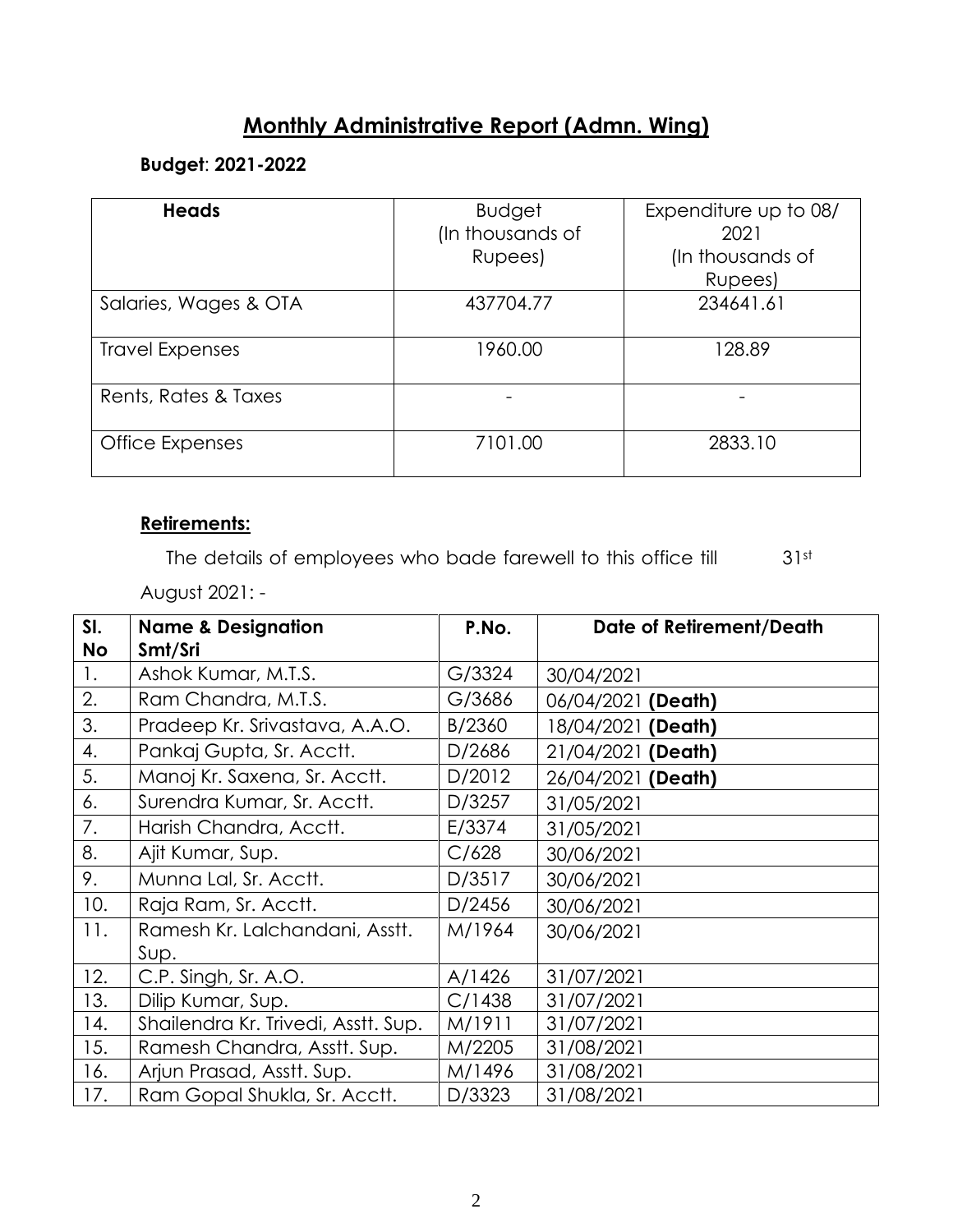## **In-house Training**

## **(General & EDP Courses)**

### 01.04.2021 to 31.08.2021

| SI.No | <b>Name of Course</b>                       | <b>Period</b>             | <b>Slots</b> |
|-------|---------------------------------------------|---------------------------|--------------|
| 1.    | KFA/KRA                                     | 06/04/2021 - 07/04/2021   | 04           |
| 2.    | Basic Training on MS Word and MS Excel      | 07/04/2021 - 08/04/2021   | 04           |
| 3.    | <b>Working of Pension Coordination</b>      | $05/05/2021 - 06/05/2021$ | 05           |
| 4.    | RTI Act, 2005                               | 18/05/2021 - 19/05/2021   | 10           |
| 5.    | Special Course on GPF Module                | 20/05/2021 - 21/05/2021   | 05           |
| 6.    | Working of Pension Coordination             | 24/05/2021 - 25/05/2021   | 10           |
| 7.    | Basic Training on MS Word and MS Excel with | 26/05/2021 - 27/05/2021   | 03           |
|       | <b>UNICODE</b> typing                       |                           |              |
| 8.    | Office procedure                            | 27/05/2021 - 28/05/2021   | 07           |
| 9.    | APAR & writing performance appraisal        | 29/05/2021                | 12           |
| 10.   | Training on E-Office                        | 09/06/2021                | 04           |
| 11.   | Training for promotion as Asstt. Sup.       | 10/06/2021                | 50           |
| 12.   | Working of A/c Current and RBD Section      | 16/06/2021 - 18/06/2021   | 07           |
| 13.   | Working of PC Section                       | 23/06/2021 - 25/06/2021   | 07           |
| 14.   | Training on VLC                             | 24/06/2021 - 25/06/2021   | 05           |
| 15.   | Training on VLC                             | 29/06/2021 - 30/06/2021   | 05           |
| 16.   | Record Management of A&E Offices            | 06/07/2021 - 07/07/2021   | 10           |
| 17.   | <b>GST</b>                                  | 27/07/2021 - 28/07/2021   | 04           |
| 18.   | Advance course on MS Office                 | 08/07/2021 - 09/07/2021   | 04           |
| 19.   | Training on PAO Compact 2000                | 22/07/2021 - 23/07/2021   | 04           |
| 20.   | Training on PowerPoint                      | 29/07/2021 - 30/07/2021   | 04           |
| 21.   | RTI Act, 2005                               | 04/08/2021 - 05/08/2021   | 10           |
| 22.   | Training for MTS & Clerical staff           | 25/08/2021 - 26/08/2021   | 10           |
| 23.   | Training on GPF Module                      | 23/08/2021 - 24/08/2021   | 05           |
| 24.   | Basic training on MS Word and MS Excel with | 10/08/2021 - 11/08/2021   | 04           |
|       | <b>UNICODE typing</b>                       |                           |              |

# **RTI Training**

## **(General & EDP Courses)**

01-04-2021 to 31-08-2021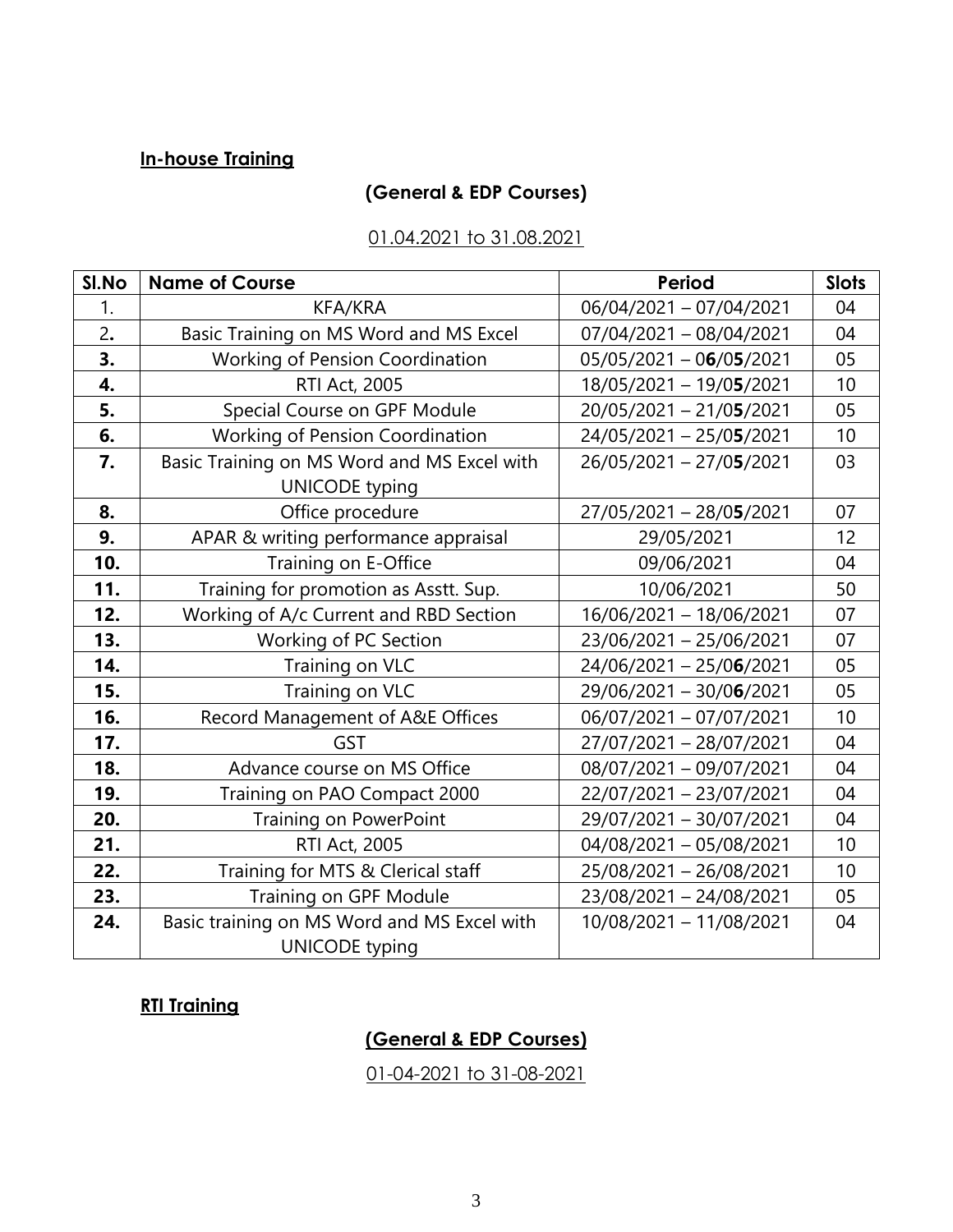| SI. No. | <b>Name of Course</b>                                                                                     | Period                    | <b>Slots</b> |
|---------|-----------------------------------------------------------------------------------------------------------|---------------------------|--------------|
| 1.      | Finance and Appropriation Accounts                                                                        | 19/04/2021 - 21/04/2021   | 02           |
| 2.      | Principles of Networking, Internet & Network<br>Security                                                  | $03/05/2021 - 07/05/2021$ | 01           |
| 3.      | <b>IGAS &amp; IGFRS</b>                                                                                   | 10/05/2021 - 13/05/2021   | 05           |
| 4.      | Seminar on R.T.I. Act, 2005                                                                               | 11/05/2021 - 12/05/2021   | 05           |
| 5.      | Advance course on MS Excel                                                                                | 17/05/2021 - 22/05/2021   | 01           |
| 6.      | Soft skill                                                                                                | 24/05/2021 - 25/05/2021   | 09           |
| 7.      | MS.<br>Word<br><b>MS</b><br>Advance course<br>and<br>on<br>PowerPoint                                     | 07/06/2021 - 11/06/2021   | 02           |
| 8.      | Advance course on MS Access                                                                               | 14/06/2021 - 22/06/2021   | 02           |
| 9.      | All India Webinar on GASAB & NRA                                                                          | 16/06/2021                | 05           |
| 10.     | <b>Statistical Sampling</b>                                                                               | 05/07/2021 - 09/07/2021   | 01           |
| 11.     | Operation and working in IFMS Environment &<br>Overview of Treasury System & Inspection of<br>Treasuries. | 12/07/2021 - 17/07/2021   | 03           |
| 12.     | Advance course on MS Excel                                                                                | 12/07/2021 - 17/07/2021   | 01           |
| 13.     | Advance course on MS Excel                                                                                | 26/07/2021 - 31/07/2021   | 01           |
| 14.     | <b>GASAB &amp; NRA</b>                                                                                    | 09/08/2021 - 14/08/2021   | 01           |
| 15.     | Advance course on MS Word and MS<br><b>PowerPoint</b>                                                     | 09/08/2021 - 13/08/2021   | 02           |
| 16.     | Advance course on MS Word and MS<br><b>PowerPoint</b>                                                     | 23/08/2021 - 27/08/2021   | 02           |

## **MANUALS: -**

| SI No. | <b>Name of Manuals</b>  | <b>Printing Year</b> |
|--------|-------------------------|----------------------|
|        | Procedure manual of VLC | 2005                 |
|        | <b>Works Manual</b>     | 2008                 |
|        | <b>Pension Manual</b>   | 2006                 |
|        | <b>GE Manual</b>        | 2006                 |
|        | Forest Manual           | 1992                 |

## **6.0 General Provident Fund**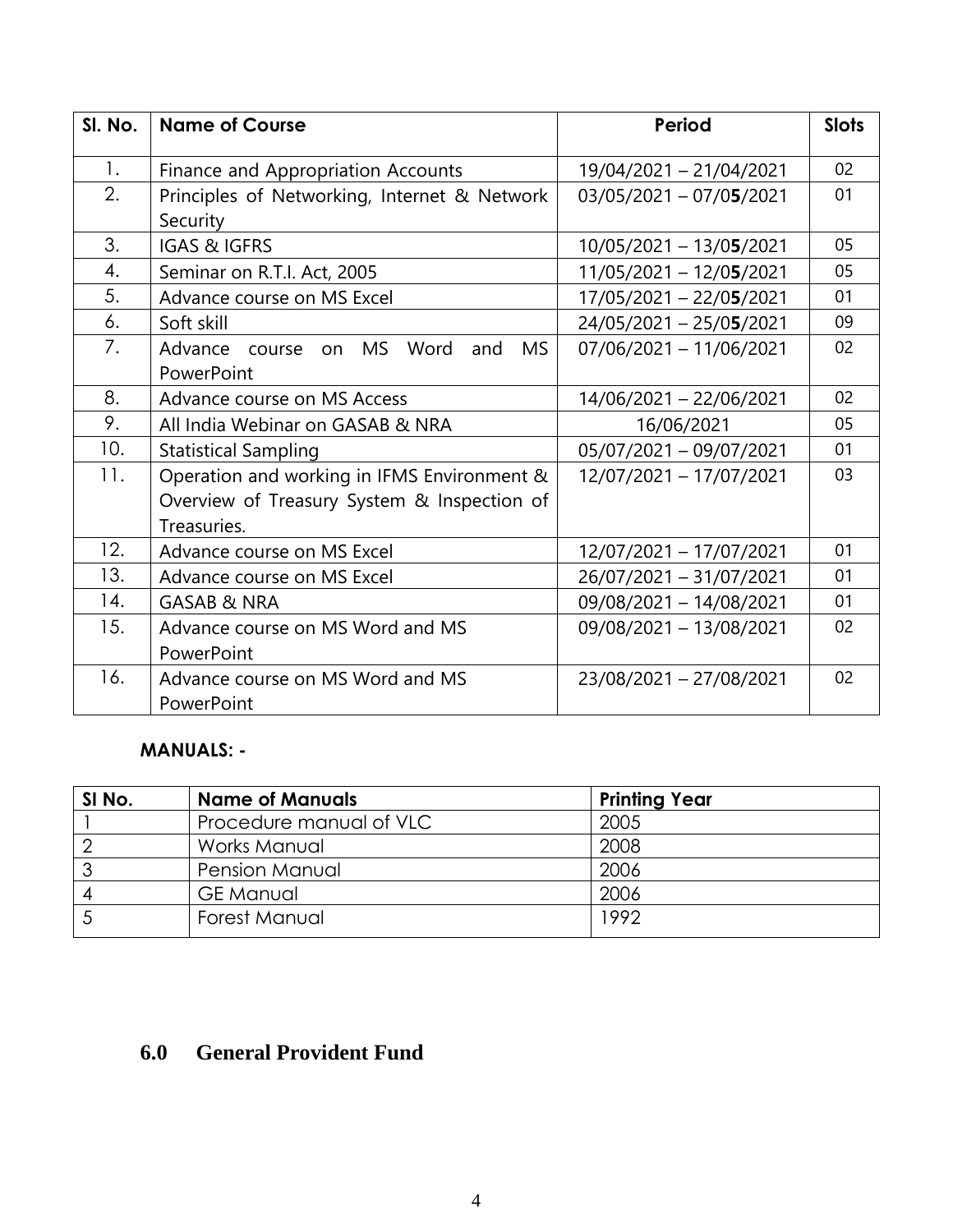A Deputy Accountant General is the Head of this group. The General Provident Fund (GPF) accounts of subscribers in respect of Agriculture, Animal Husbandry, Cooperative, Law and Justice, Medical, Public Health, Family welfare, Irrigation, Public works and Forest Department of Uttar Pradesh Government, Other than Class IV employees are maintained by this office.

### 6.1 **General.**

6.1.1 The Government of Uttar Pradesh introduced the system of maintenance of pass book by all Drawing and Disbursing Officers with effect from 01.04.1985 under the GPF U.P. Rules 1985. Payment of 90% balances standing at credit of the subscribers in his Pass Book is made at the time of the death/retirement by the Drawing and Disbursing Officer. The residual balance of 10% available in GPF account

> of a retired/expired subscriber is authorized by this office after necessary scrutiny. As a result, work relating to issue of Final Payment Authorities also involves the reconciliation and settlement of discrepancies between the pass book maintained at drawing and disbursing officer's level and the subscribers/account maintained in this office.

- 6.1.2 Annual statement of GPF account in respect of all subscribers are uploaded on official website in the month of Aprilevery year. Uploading of accounts statement is given wide publicity. The accounts statement for the year 2020- 21 have been uploaded on02.07.2021 on official website. The subscribers can print out the statement with the help of his/her date of birth. Such statements help the subscribers to get acquainted with each year's account position and enables them to take up correspondence with the office for redressal. The increased awareness as well as reconciliation prior to 90% payment, made mandatory by Ministry of Finance, Uttar Pradesh has added to our work load.
- 6.1.3 Besides above, Visitor Facilitation Cell is functioning for prompt redressal of grievances of visiting subscribers and Fund-1 monitors settlement of complaints received from the Headquarters' Office.

#### **6.2 System Improvement.**

- 1. Various actions have been initiated by A.G. and DAG to improve the working of Fund Wing. Funds Wing have been reorganized major head wise under a Branch Office, posting of GPF details till final payment.
- 2. The matter regarding missing schedules and half filled details in schedule is being taken up with Director of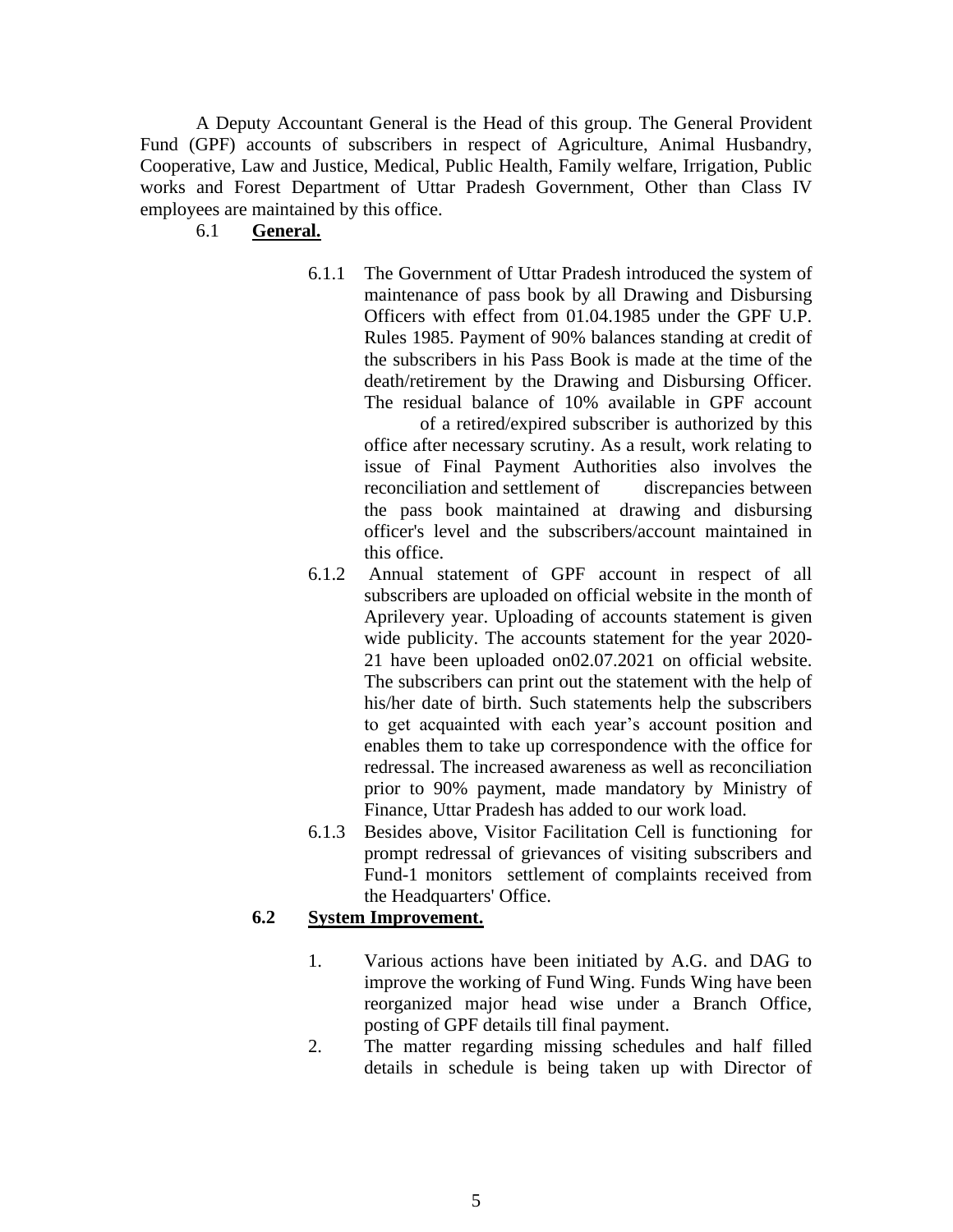Treasuries at high power committee meeting and doing workshop with TOs/DDOs.

- 3. GPF data is being maintained in Oracle Package.
- 4. The ALPM computer section has been provided a format for proving of monthly account at the end of each month closing.
- 5. DAG (Funds) is regularly holding meeting with Branch Officers & sectional head of Funds Wings for improvement in FP and other cases.
- 6. GPF Authorities have been computerized to reduce the problem of visibility of various details provided in them.
- 7. Posting of GPF details from Establishment Vouchers, is carried out in order to reduce the missing credits.

### **6.3 Interaction with State Govt.**

are:-

We have developed a healthy interaction with some State Govt. Departments.Some of the activities which have been followed up

- 1. Regular meeting with Finance Secretary U.P. with regard to reconciliation of GPF Cases before 90% payment, Minus Balancein Final Payment cases,upto date interest issue after the new Government Order in the year 2000 and fixing the responsibility of Department in delayed submission of Final Payment case to A.G. Office.
- 2. Correspondence and meeting with Director of Treasuries for proper and complete submission of schedules.
- 3. High Power committee for taking up the issue for up to date interest payment. Proper and complete submission of Schedules to the Office.
- 4. Workshop with TOs/DDOs to submit schedules in complete shape.

### 6.4 **Final Payment Cases**.

Effective measures are being undertaken for the clearance of Final Payment cases at the earliest and within the stipulated time.

The position of receipt and clearance of Final Payment cases up to the month of August2021is as under:-

| Year    | Cases<br>outstanding<br>as on<br>$1st$ April2021 | Cases receivedupto<br>31August2021 | Cases<br>Clearedup to<br>31August2021 | Cases<br>outstanding at<br>the end of the<br>August <sub>2021</sub> |
|---------|--------------------------------------------------|------------------------------------|---------------------------------------|---------------------------------------------------------------------|
| 2021-22 |                                                  | 2887                               | 2850                                  | l 14                                                                |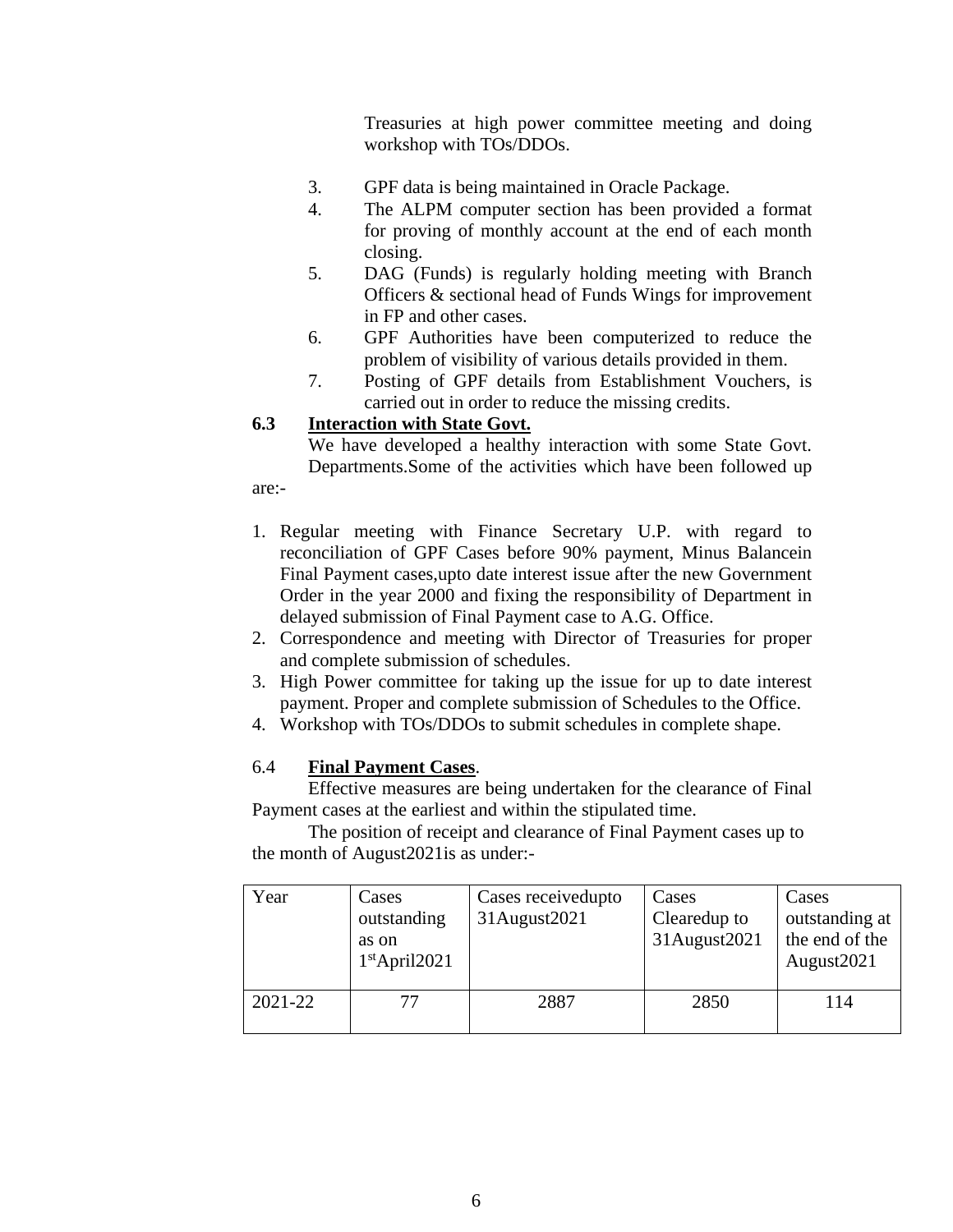#### **6.5 Missing and un posted items.**

With a view to reduce the number of the missing and un posted items, all efforts have been made to prevent fresh accretion of missing and un posted items along with speedy settlement of the outstanding balances by posting of full details and correcting the various wrong account numbers.

The position of such items as on31August2021for Fivemonths is indicated below:-

| Item Name & Year          | $O.B.$ as    | Addition | Clearance | Closing                |
|---------------------------|--------------|----------|-----------|------------------------|
|                           | on           | during   | during    | Balance at             |
|                           | $1st$ April2 | the      | the       | the end of the         |
|                           | 021          | period   | period    | August <sub>2021</sub> |
|                           |              |          |           |                        |
| Missing Credits 2021-22,  | 117888       | 10685    | 15165     | 113408                 |
| Upto 31August 2021        |              |          |           |                        |
| Missing Debit 2021-22,    | <b>Nil</b>   | nil      | nil       | <b>Nil</b>             |
| Upto31August2021          |              |          |           |                        |
| Un posted Credits         | 525          | 40       | 101       | 464                    |
| 2021-22, Upto31August2021 |              |          |           |                        |
| Un posted Debit 2021-22,  | nil          | nil      | nil       | nil                    |
| Upto31August2021          |              |          |           |                        |

- 6.5.1 Missing credit in the GPF Accountare mainly due to non furnishing of sufficient or incorrect information in the General Provident Fund Schedules prepared by Drawing and Disbursing Officers and transferred by treasuries. The matter has been taken up with the State Government and Director (Treasury) for providing the correct and complete schedules.
- 6.5.2 These missing items are being cleared with the help of collateral evidence i.e. pass books of subscribers provide by DDOs . The details of pass book are also being brought by various peripatetic parties send from various fund sections to different DDO's. The details are also being received from DDOs through general correspondence.

#### **6.6 General (Ordinary) letters.**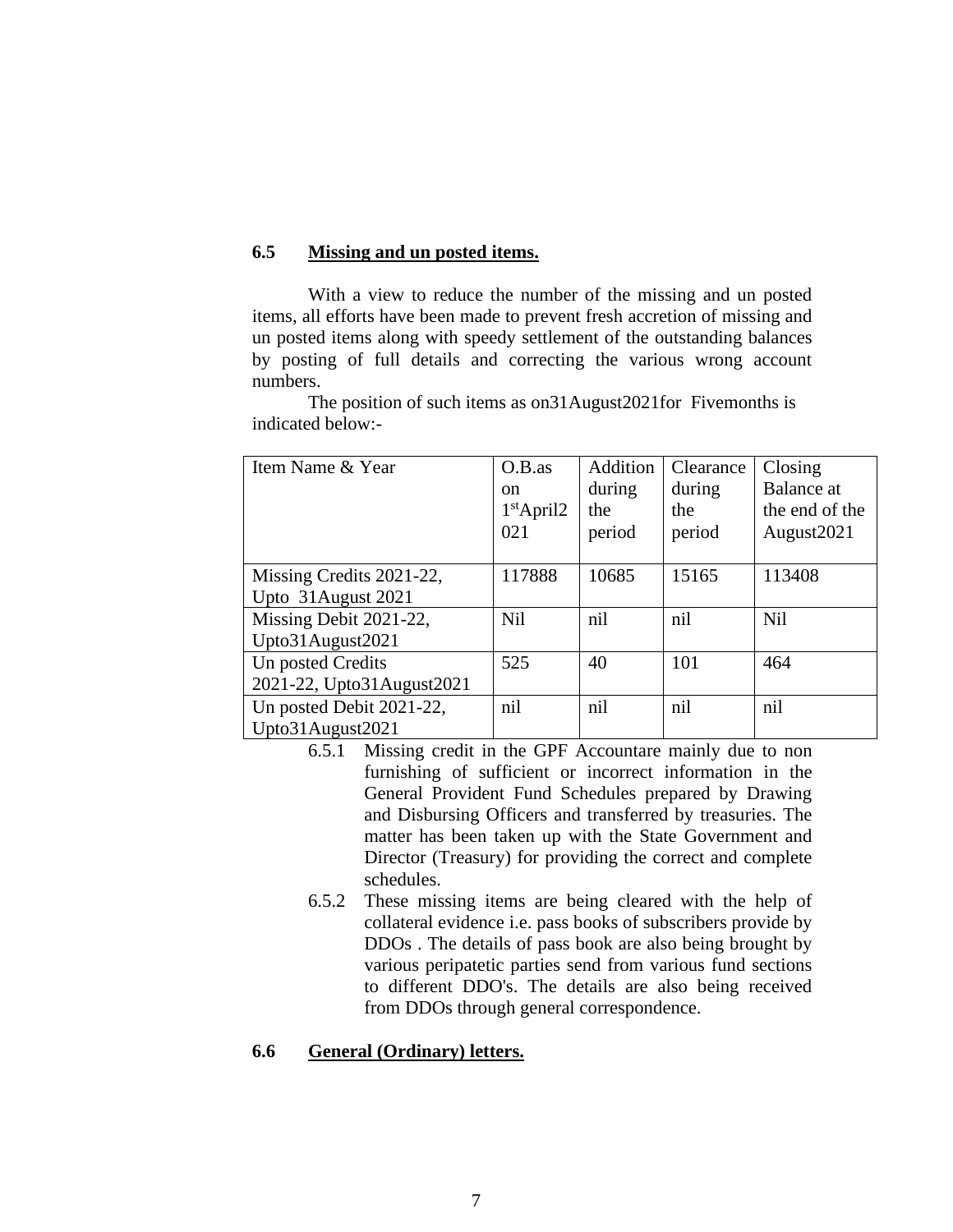Each and every ordinary letters and other complaint cases are regularly diarized and are cleared as quickly as possible after receiving the wanting details from DDO's. At present these have increased due to subscriber being aware of the missing items. However, in near future these complaints are impacted to go down and subscribers GPF account will be fully rectified.

Details of clearance of ordinary letters forFivemonths is given below:-

| Year               | Clearance of OD letters |
|--------------------|-------------------------|
|                    | during the period       |
| 2021-22, Upto      | 5583                    |
| $31$ August $2021$ |                         |

#### 6.7 **Flow of work & Role of Co-ordinating Section**.

The Schedule/Voucher/Challans are received in A.G.(A&E)-I and passed on to A.G.(A&E)-II.Fund-1 section passes it to different section for posting in subscriber's account. DBA Cell provide them technical support. During posting the missing and un posted items are generated due to wanting schedules and incorrect name and GPF number of subscribers. Steps are taken to improve these missing and un posted items.

The manual sections looks after the clearance of Final Payment, 90% reconciliation, CAG cases, and other complaint cases and the Fund-I keeps close watch of all these. While DAG Funds Cell keeps a check of Final Payment, CAG, AG and DAG cases.

The Fund-I section co-ordinates of these activities and put up various Head Quarters report and weekly reports to DAG and AG. It also controls TEs made by all manual sections.All other miscellaneous work related to fund wings is also managed by this section.

There970minus balance cases were outstanding at the end ofAugust2021,for which reminder/recovery letter has been sent to concerned DDO/subscribers.

The report of reconciliation cases/CAG cases and final payment cases are uploaded monthly and fortnightly on website of this office, which is helpful to the subscribers to know their GPF status.

#### **TAD Wing**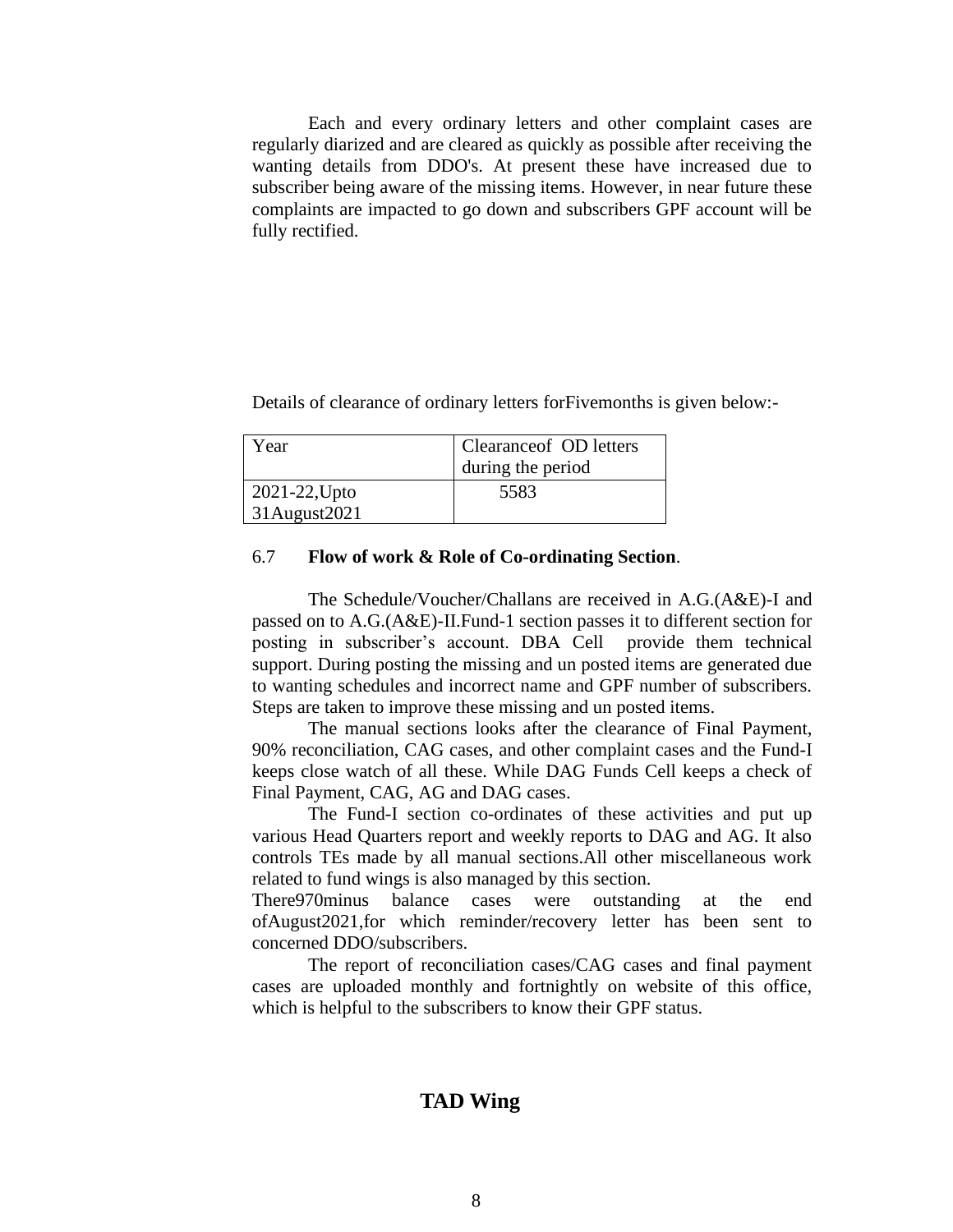1.VLC wing is headed by Dy. Accountant General (TAD & VLC) who is assisted by two Branch Officers.

2. TAD Wing deal with the Treasury Accounts of State's Treasuries related with the different Departments and their Major Heads. Compilation work is done by seven D.C. Section in VLC package. This compilation is of primary nature as it is done with initial documents i.e. vouchers and receipts schedules and monthly data sent to O/o the AG(A&E) I for merger.

3. Details of Major Head, dealt by this office for compilation work are as under:-

**Payments: -** 2014, 2030, 2210, 2211, 2215, 2216, 2217, 2401, 2402, 2403, 2404, 2405, 2415, 2416, 2425, 2435, 2501, 2506, 2705, 4210, 4211, 4215, 4216, 4217, 4401, 4402, 4403, 4404, 4405, 4415, 4425 4435 and 7610/8000 related with above revenue expenditure heads.

**Receipts: -** 0030, 0210, 0211, 0215, 0216, 0217, 0401, 0403, 0404, 0405, 0415, 0425, 0435, 0506 and capital Receipts as per heads shown in payments.

4.Total No. of Vouchers compiled up to 06/2021 in the year 2021-22 as on 31-07-  $2021 = 84.054$ 

Total receipt schedule compiled up to 06/2021 in the year 2021-22= 2190

- 5.Position of outstanding in D.A.A. Suspense up to 06/2021 in 2021-22 as on 31-07- 2021 (i) Payment=4.19 Crore (ii) Receipt=Nil
- 6. Position of outstanding O.B. Suspense up to 06/2021 in 2021-22 as on 31-07-2021 in payment heads=89.84 Crores
- 7. Outstanding amount of A.C. bills up to 06/2021 (ending 31-07-2021)=0.732 Crores

### **VLC Wing**

- 1. VLC wing is headed by Dy. Accountant General (VLC) who is assisted by two Branch Officers.
- 2. VLC package is currently running on platform of LINUX and Oracle 11g. Original package was developed by M/s Tata Consultancy Service. Certain components were modified by M/s CMC Ltd. New Delhi in the year 2009-10.
- 3. Project of Technical up-gradation of VLC is completed by M/s CMC Ltd. New Delhi and original platforms are being replaced by Linux and Oracle 11g. The Project is implemented from month Aug.2012.
- 4. VLC set up is presently centralised in a hall at IInd floor of the building where officials of TAD & WAD wings capture their accounts on nodes divided in cabins. There was a plan of decentralization of nodes with their placements in respective, sections of WAD &TAD with modular furniture by 2018-19,but still awaited

#### **AUTHORITY OF PENSION**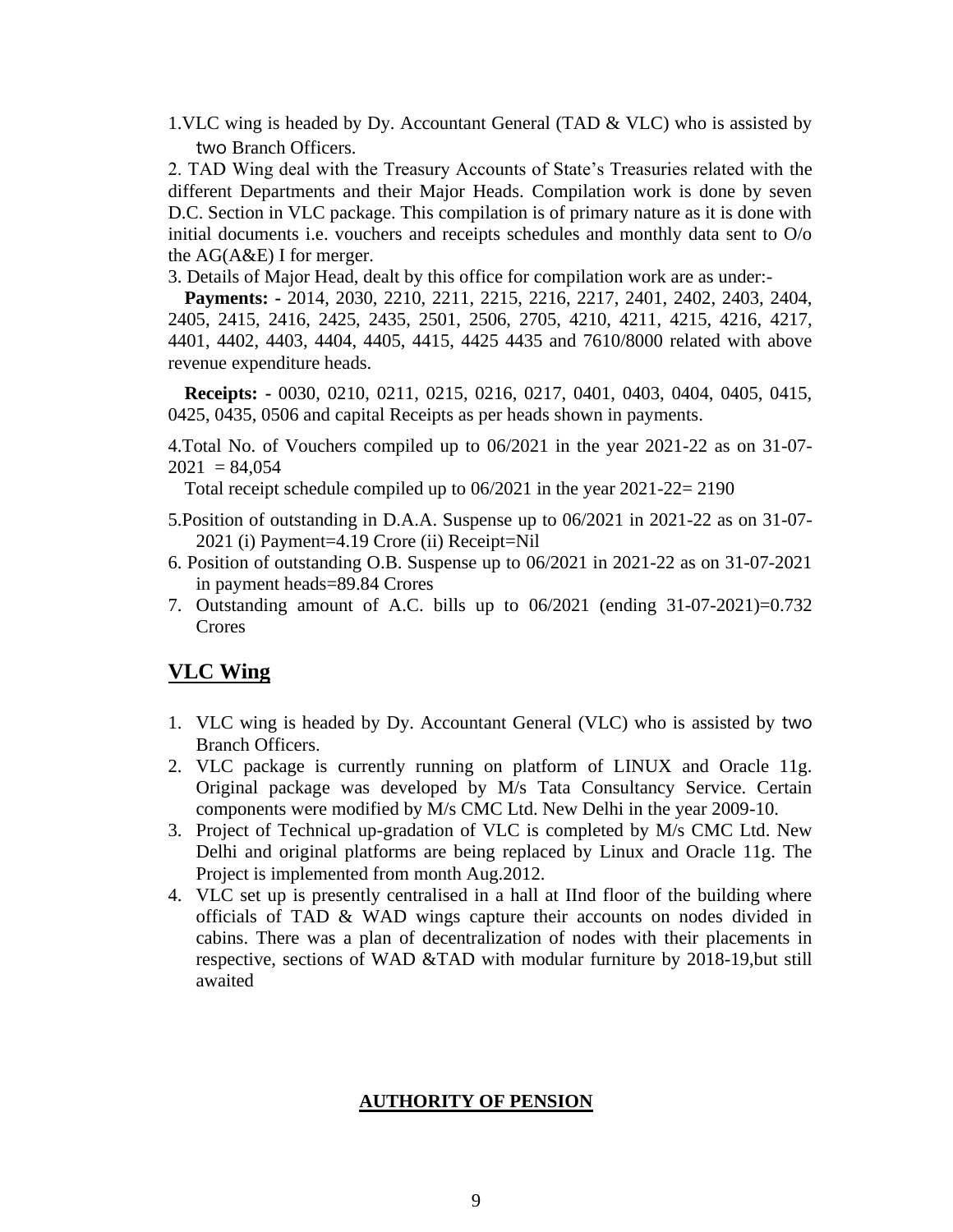1. The U.P. Govt. has taken over the work related to Pension of State Govt. Employees w.e.f 30/09/1988 and from thereafter. However, the revision of pension, family pension and other related misc. work of those state govt. employees who have retired/died prior to 30/09/1988 are still being done by this office.

2. Though the Central Govt. has transferred the Pension work relating to Central Employees to Central Pay and Accounts Office from 01/01/1990, but still the issue of the Payment Authorities in r/o Pension Revision, Family Pension, Commutation, Ex-Gratia Allowance of Burma Civil Pensioners are still being carried out by this office i.e. by Accountant General (A&E)-II, U.P. Alld.

3. After the implementation of Pay Revision w.e.f. 01/01/1986 by the state govt., keeping view the requirement of revision, the revision work of Pension, Family, Pension revision of pension of death cases and revision of Gratuity of those employees who retired/died after 01/01/1986, but before 30/09/1988, are still being carried out by this office, after receiving the Pension papers from the concerned department.

4. The pension payment authority issued to all the Treasuries of U.P. including those pensioners of U.P. Govt., who want to draw pension from

other states, the Special Seal Authority is still being issued by this office to concerned Accountant General Office of that state. Similarly, the govt.

employees of other state who want to draw pension from U.P., the Authority is being issued to concerned treasuries by this office on the basis of Special Seal Authority. The other state pensioners drawing pension from various treasuries of U.P., the Accountant General Office (A&E)-II, U.P., Alld, also undertakes the work of issuing orders from time to time regarding enhancement of relief on pension to all the Treasuries of U.P.

#### **5.** Settlement of Pension Cases during the m/o AUGUST **-2021**

is as given below:-

| YEAR | <b>DPENING</b> | <b>RECEIPT</b> | <b>SETTLEMENT</b> | <b>CLOSING</b> |
|------|----------------|----------------|-------------------|----------------|
|------|----------------|----------------|-------------------|----------------|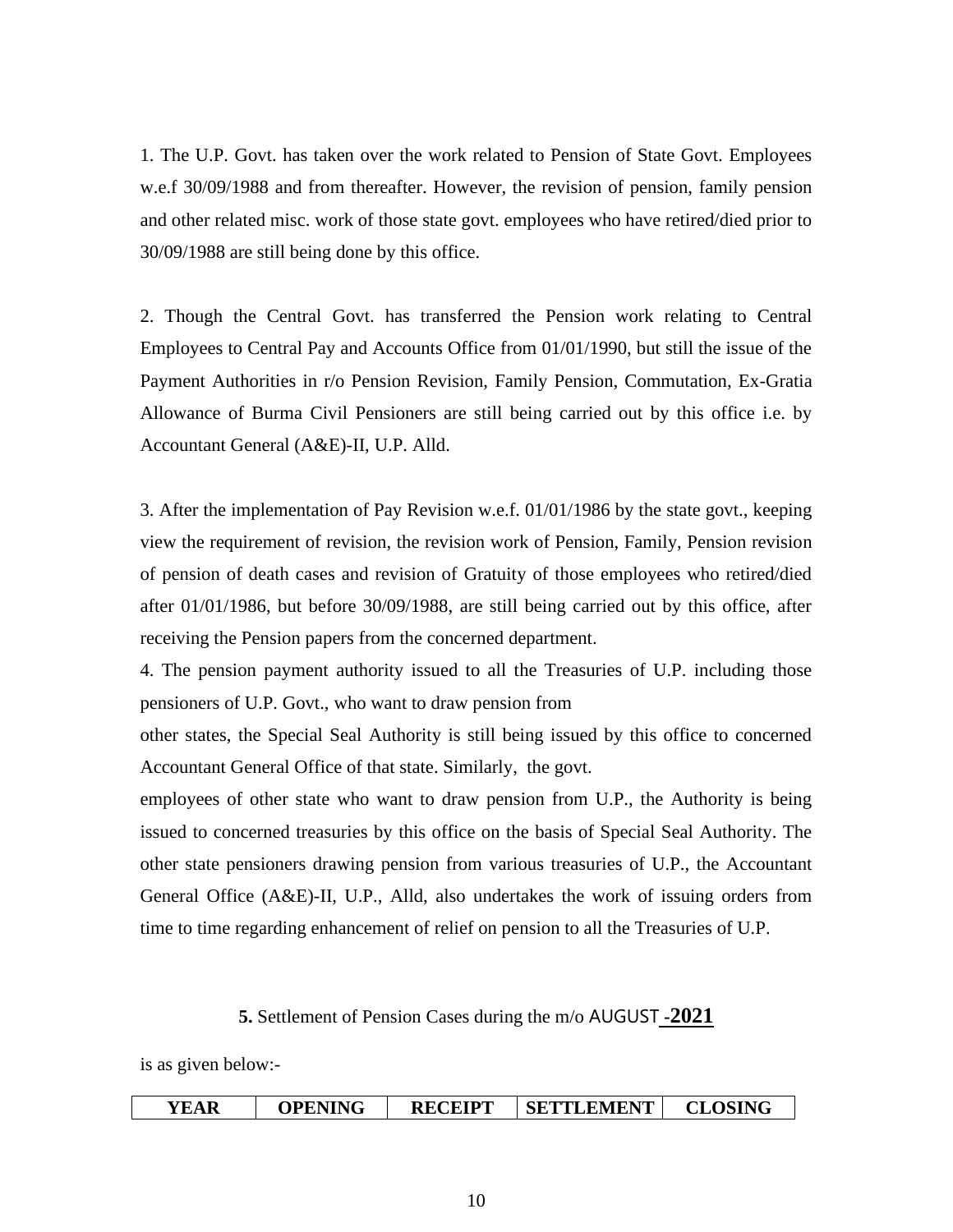|         | <b>BALANCE</b> | <b>DURING</b><br><b>THE</b><br><b>MONTH</b><br><b>JULY -2021</b> | <b>DURING THE</b><br><b>MONTH</b><br><b>AUGUST-2021</b> | <b>BALANCE</b> |
|---------|----------------|------------------------------------------------------------------|---------------------------------------------------------|----------------|
| 2021-22 | 01             | 10                                                               | 10                                                      |                |

6. Legal Cell has been established for settlement of legal notices and court cases in respect of Pension of retired state govt. employees. Settlement of Pension Revision Cases, Authority Letter under Special Seal received from Accountant Generals of other State, Complaint Cases received from Head Quarter, Legal Notices and Court Case during the m/o AUGUST**-2021 as under:-**

| <b>CATEGORY</b>                                        | <b>OPENING</b><br><b>BALANCE</b> | <b>RECEIPT</b><br><b>DURING</b><br><b>THE</b><br><b>MONTH</b><br><b>JULY -2021</b> | <b>SETTLEMENT</b><br><b>DURING THE</b><br><b>MONTH</b><br>AUGUST-2021 | <b>CLOSING</b><br><b>BALANCE</b> |
|--------------------------------------------------------|----------------------------------|------------------------------------------------------------------------------------|-----------------------------------------------------------------------|----------------------------------|
| <b>Revision Cases</b>                                  | 04                               | 19                                                                                 | 22                                                                    | $\Omega$                         |
| Special Seal<br>Authorities received<br>from other AGs | 08                               | 364                                                                                | 280                                                                   | 92                               |
| <b>Complaint Cases</b><br>received from CAG<br>office  | $00\,$                           | 05                                                                                 | 0 <sub>5</sub>                                                        | 0 <sup>0</sup>                   |

## **Accounting Functions of Works Group**

**4.1 Work Accounts Group**, consisting of 15 sections, function under overall supervision and guidance of a Group Officer designated as Deputy Accountant General (Works). Basic functions of this group are as under:-

(a) Scrutiny of initial Accounts received from Divisional Offices under the Departments of Public Works, Irrigation, Minor Irrigation, Rural Engineering Department and Ground Water of the State of Uttar Pradesh.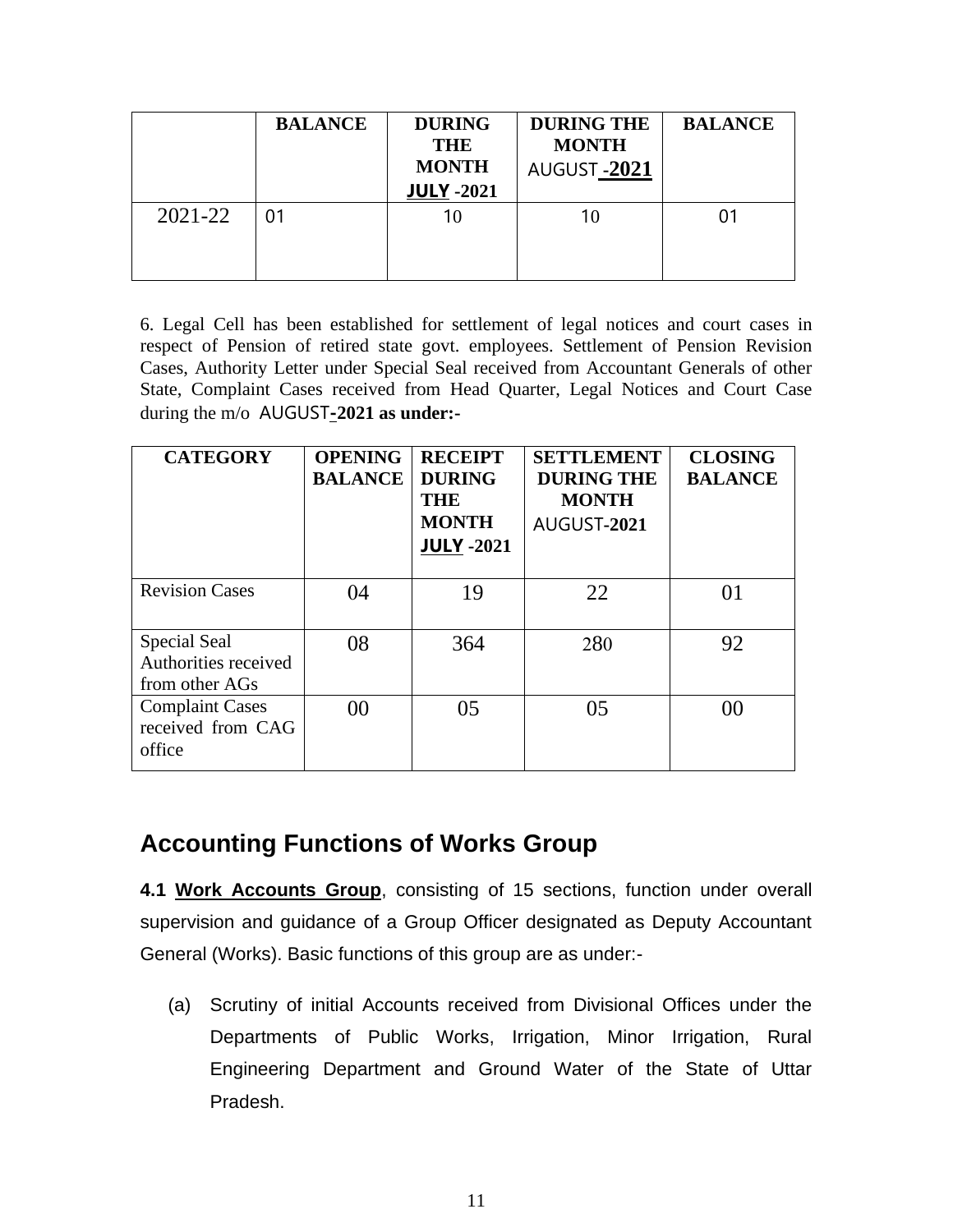- (b) Preparation of data sheets (month wise and division wise) and their posting on computer.
- (c) Quarterly reconciliation of accounts with the figures of Division.
- (d) Maintenance of various works Broadsheets and Broadsheets of HBA & MCA in respect of employees of the Departments of Public Works and Irrigation.
- (e) Preparation of the statements of the Finance and Appropriation Accounts of the Departments of Public Works and Irrigation
- (f) Cadre management of DA(s)/DAO(s), finalization of their personal claims and imparting training to newly recruited Divisional Accountants (Probationers).
- (g) Monthly Account Details are uploaded on website w.e.f. 4/15. This information

is communicated to all concerned Secretaries & Divisional Officers.

**4.1.1 Works Coordination Cell (WC Cell)** is coordinating section of the Works Group. This section is responsible for deployment of personnel and intersectional transfer within wing. The section submits various Returns/Reports due to TM (Central) and Administration section of the office on due dates. It also prepares Annual Review**. Annual Review for the year 2019-20 has been prepared and sent to U.P. Govt. on 01-06-21**

The section collects information regarding points to be raised in High Power Committee meetings held from time to time.

Efforts are made to improve the quality of accounts. W.C. Cell issues office orders/ instructions to sections concerned from time to time to keep watch over quality of compiled accounts received from divisions.

This section compiles M.I.S. report incorporating various deficiencies / shortcomings noticed in the divisional compiled accounts to be sent to respective Finance Controllers, HODs and Secretaries with a request to issue appropriate directions to their subordinates/DOs relating to improvements in accounts.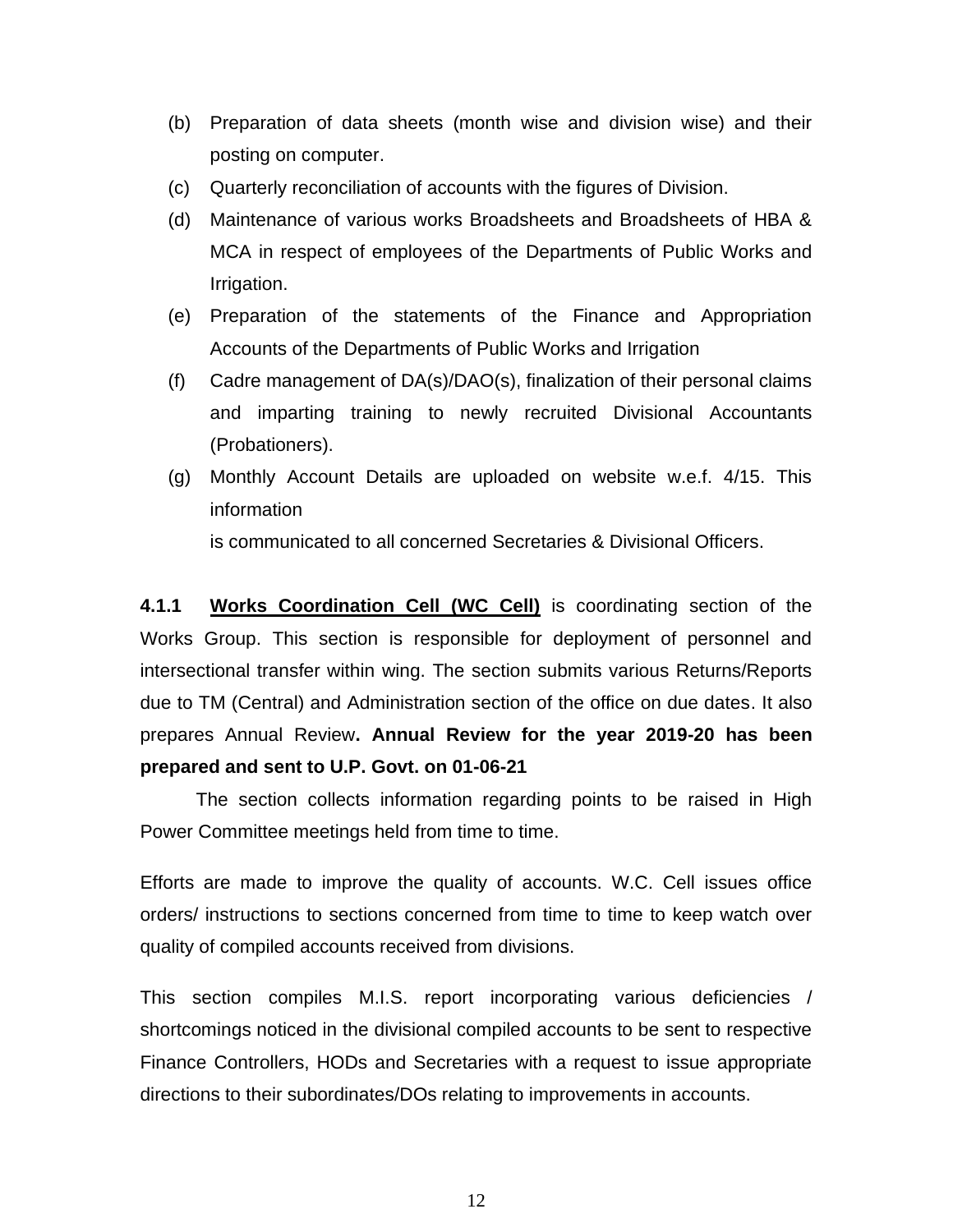**4.1.2 Book (Works) / F&A section** keeps watch over expenditure incurred and sends monthly appropriation along with comments regarding excess expenditure,(-) expenditure, expenditure without budget to the departmental Pr. Secretaries and HODs.

**4.1.3 Works Accounts Sections**There are 8 works accounting sections in the coordination. Seven sections are placed at Allahabad while WA-8 section dealing with accounts of Minor Irrigation, Rural Engineering Department and Ground Water Divisions is placed at Lucknow. These sections are responsible for scrutiny of the compiled monthly Accounts and their posting on the VLC system received from **727 Engineering Divisions**(detailed below) of the State of Utter Pradesh at present. W.A sections also carry out Quarterly reconciliation of figures with Divisional Officers.

These sections also maintain Works Broadsheets viz.Public Works Remittance (Head-1, Head-2) Public Works Deposit, MPSSA, CSSA etc., to monitor the clearance of outstanding balances and carry out correspondence related thereto, prepare reports/provide information related to the Broadsheets.

#### **Account up to 07/2021 has been completed.**

Department-wise position of Divisions rendering accounts is as under:-

|       | <b>Departments</b>                | <b>Number of divisions rendering</b><br>compiled accounts |
|-------|-----------------------------------|-----------------------------------------------------------|
|       | <b>Public Works</b>               | 234                                                       |
| (ii)  | Irrigation                        | 367                                                       |
| (iii) | <b>Rural Engineering Departt.</b> | 75                                                        |
| (iv)  | Minor Irrigation                  | 37                                                        |
| (v)   | <b>Ground Water</b>               | 14                                                        |
|       | Γotal                             | 727                                                       |

**4.1.4 WE (C) and IE (c) Sections** deal with Treasury accounts of Establishment of PWD & Irrigation divisions, Broad-sheets relating to DAA and O.B. Suspense.Suspense raised during the year under DAA suspense & OB suspense are cleared by obtaining requisite information / records from concerned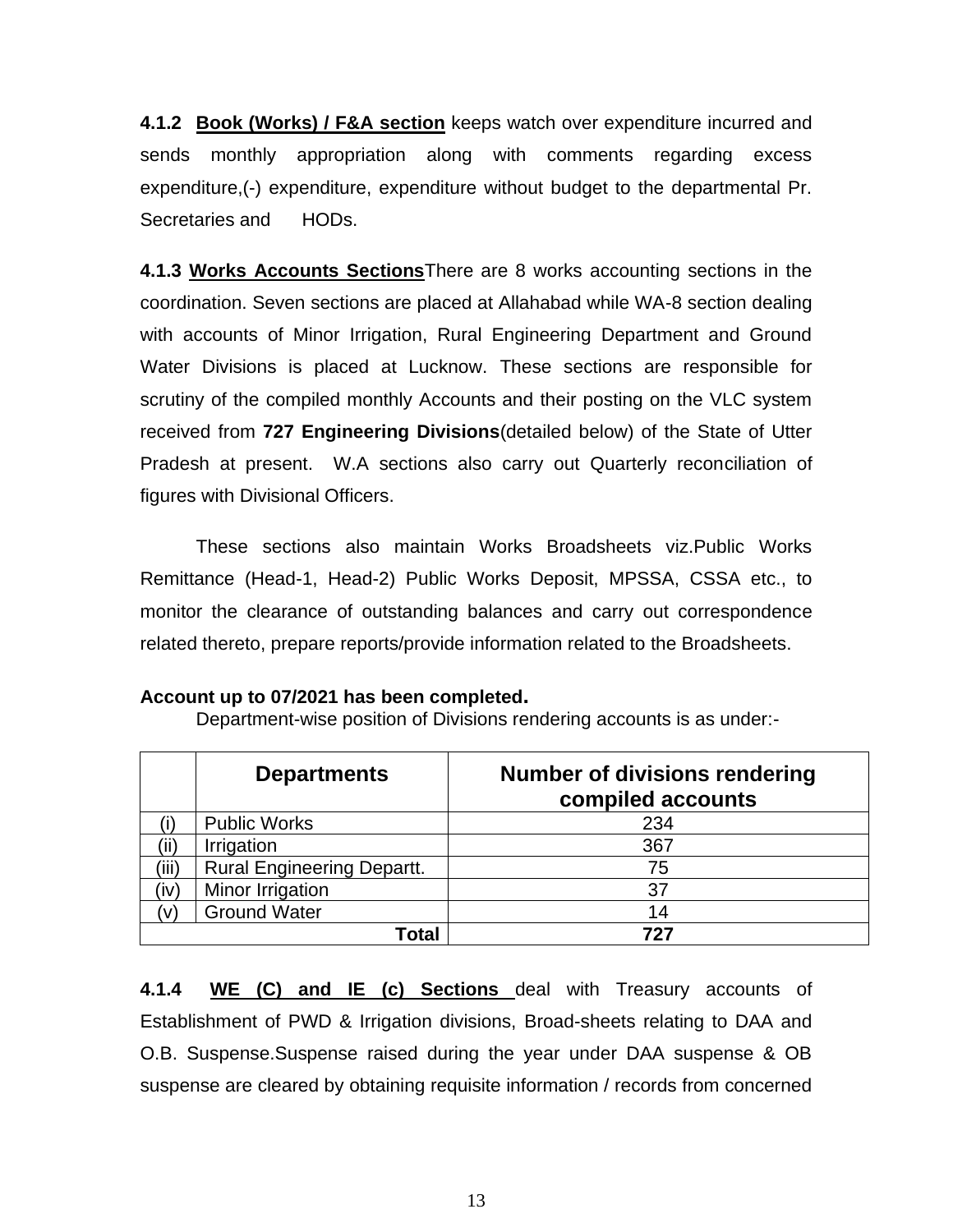units. These sections are also responsible for maintenance of Broad-sheets of HBA & MCA of the department of Public Works and Irrigation of the State of Uttar Pradesh. Annual Statements and NDCs are issued to all the Loanees by the sections.

**4.1.5** The cadre of Divisional Accountants/DAO(s) is managed by WM-1 Section. The section, in addition to transfer and posting of DA(s) also deals with their promotion to higher grades, confirmation on the post of DA, Disciplinary cases and complaints against DA(s)/DAO(s). The gradation list of the incumbents of the DA's Cadre as on 01.03.2020 was updated and compiled by the section.

Personal claims of DA(s)/DAO(s) are promptly finalized by the WM-2 section.

The grade-wise and category wise incumbents in the cadre of DA(s) as on 01.07.2021 was as under:-

|                |                                      | SS  | <b>PIP</b> | <b>Male</b> | Female       | <b>UR</b> | <b>SC</b> | <b>ST</b>    | <b>OBC</b> | Ex         | OH                | VH          | HH         |
|----------------|--------------------------------------|-----|------------|-------------|--------------|-----------|-----------|--------------|------------|------------|-------------------|-------------|------------|
| Cadre          |                                      |     |            |             |              |           |           |              |            | Ser        |                   |             |            |
|                | Sr. DAO (Gr. 'B'<br>Gazetted)        | 109 | 99         | 98          | $\mathbf{1}$ | 60        | 29        | 10           | <b>NIL</b> | <b>NIL</b> | 04(UR)<br>01 (ST) | <b>NIL</b>  | <b>NIL</b> |
| 2              | DAO Grade-1<br>(Gr. 'B'<br>Gazetted) | 182 | 180        | 175         | 5            | 86        | 39        | 11           | 44         | <b>NIL</b> | 02(OBC)           | <b>NIL</b>  | <b>NIL</b> |
| 3              | DAO Grade-2                          | 182 | 152        | 146         | 6            | 90        | 9         | $\mathbf{1}$ | 52         | 04         | 03(UR<br>02(OBC   | 01<br>(OBC) | 02<br>(UR) |
| $\overline{4}$ | DA                                   | 255 | 124        | 115         | 9            | 53        | 22        | 6            | 43         | <b>NIL</b> | 05(OBC)<br>02(UR  | <b>NIL</b>  | Nil        |

#### **As on 01.07.2021**